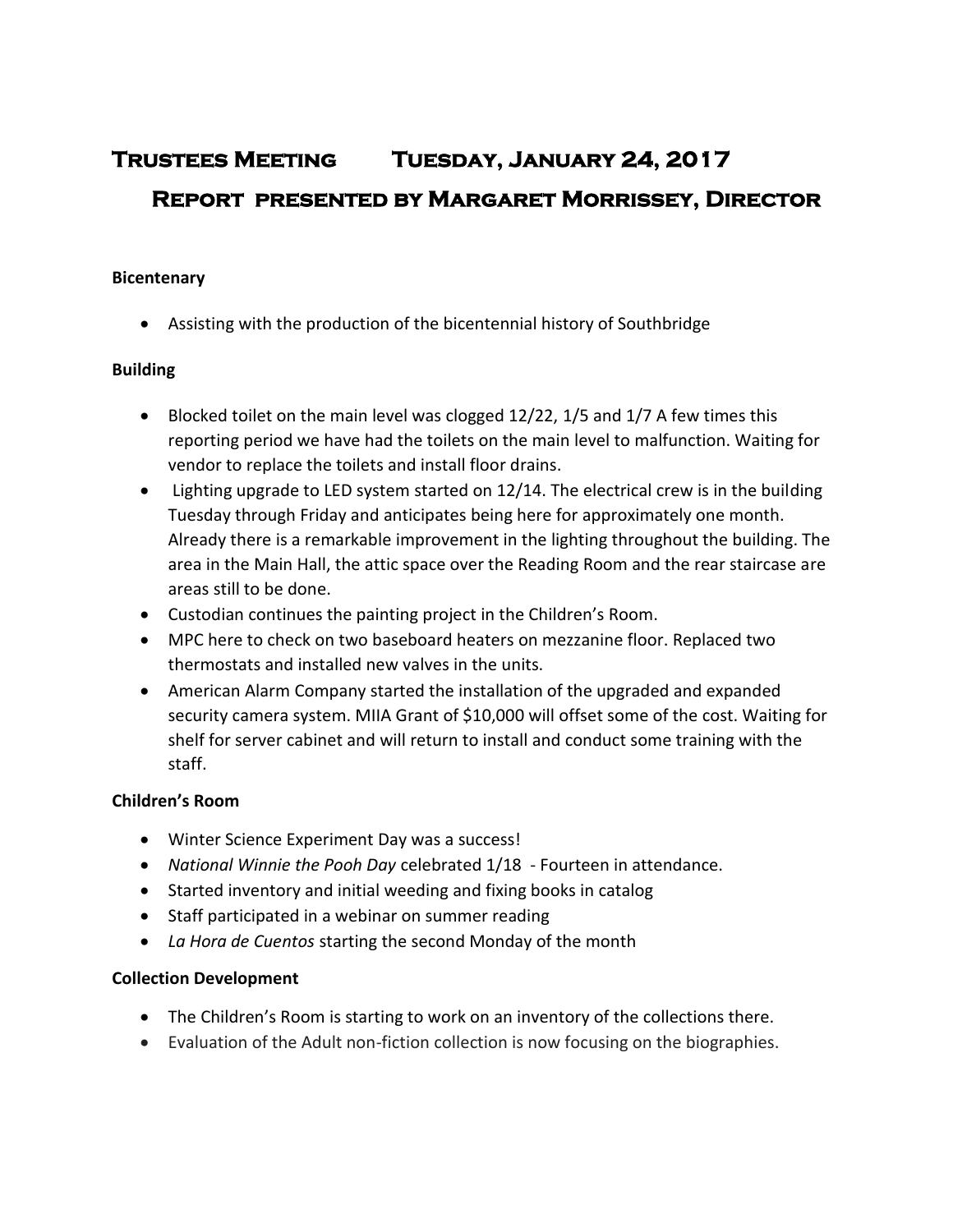## **Donations**

- Former long time patron Katherine (Timlin) Colognesi has passed away this month and the Jacob Edwards Library has been listed as one of the two organizations for memorial gifts.
- CA Stillion of Washington DC has donated correspondence from a Spanish American War solider Mr. Sayles.

## **Holiday Decorating**

Staff appreciated the visit from the Town Manager and Editor of SEN to review the holiday themed decorating, using up-cycled materials.

# **Outreach**

The library is hosting new pop-up exhibit, *The Bill of Rights and You!*, from the National Archives Traveling Exhibits Service (NATES) commemorating the 225<sup>th</sup> anniversary of the Bill of Rights. The exhibit has been installed on the lower level of the building.

#### **Programs**

- The Library Box Office continues to have good attendance *Hail,Caesar!* was screened on 1/12.
- A call to artists for the Annual Women's Show in March has gone out to known artist contacts, encouraging them to spread the word. All women artists in the community are welcome to submit a piece of their handwork.

#### **Safety and Security**

- A patron approached the Director in regards to the thermostat.
- A patron complained she was propositioned by an elderly man, on her way into the building.
- Evidence found that two books were stolen from the teen collection.

# **Staff**

- Library page position advertised.
- Working on the FY18 operating budget \$507,
- Working on the capital budget request will be requesting funding for a replacement of the telephone system.